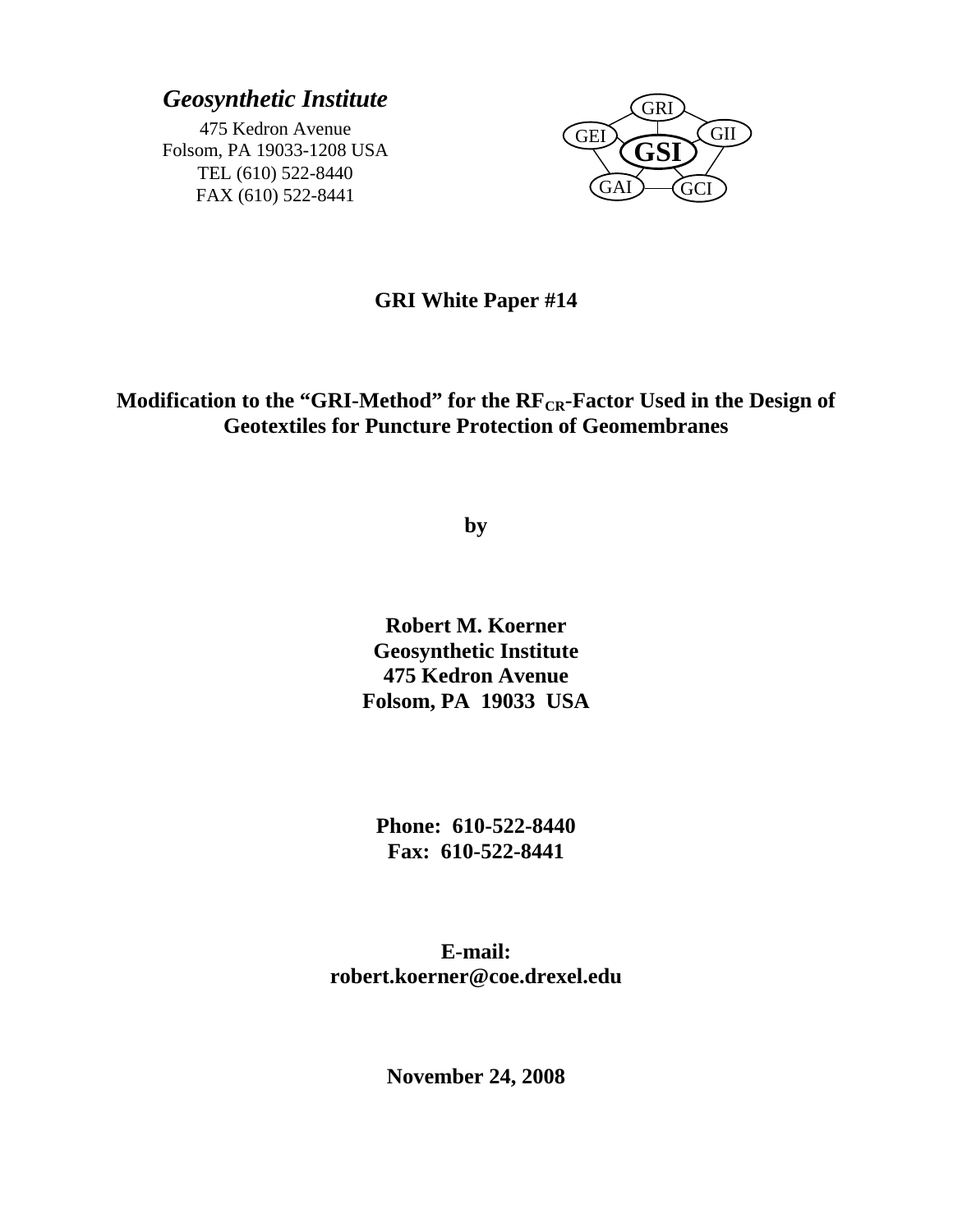#### **GRI White Paper #14**

### Modification to the "GRI-Method" for the RF<sub>CR</sub>-Factor Used in the Design of Geotextiles **for Puncture Protection of Geomembranes**

#### 1.0 Background

 In 1991, we published our first paper eventually leading to a geotextile design method for protecting geomembranes against puncture. Through the work of a number of colleagues (George Koerner, Grace Hsuan, Ragui Wilson-Fahmy) and graduate students (Don Hullings, Dhani Narejo, Mike Montelone, Bao-Lin Hwu) this method has been used worldwide for such geotextile design for about twelve-years.

 The data from which the method was developed, however, was based on short-term laboratory testing. To extend it into a long-term prediction, tables for biological/chemical degradation and long-term creep were presented largely on the basis of intuition rather than by experiments. Of these two mechanisms, creep is by far the more important. Now, after ten-years of creep puncture testing we are in a position of verifying, or not, the originally proposed table. This verification issue is the focus of this White Paper.

#### 2.0 The "GRI-Method" for Designing Geotextiles to Prevent Geomembrane Puncture

 Figure 1 shows details of the truncated plastic cones used as worst-case puncturing objects to a geomembrane. The containment vessels are used to apply hydrostatic pressure to the geomembrane test specimen (1.5 mm smooth HDPE was used throughout the various studies), in turn to the protection geotextile (the "variable" in all tests), and then onto the stationary array of three cones. A well graded concrete sand was used to backfill portions of the cones allowing for a known height-of-cone to be evaluated.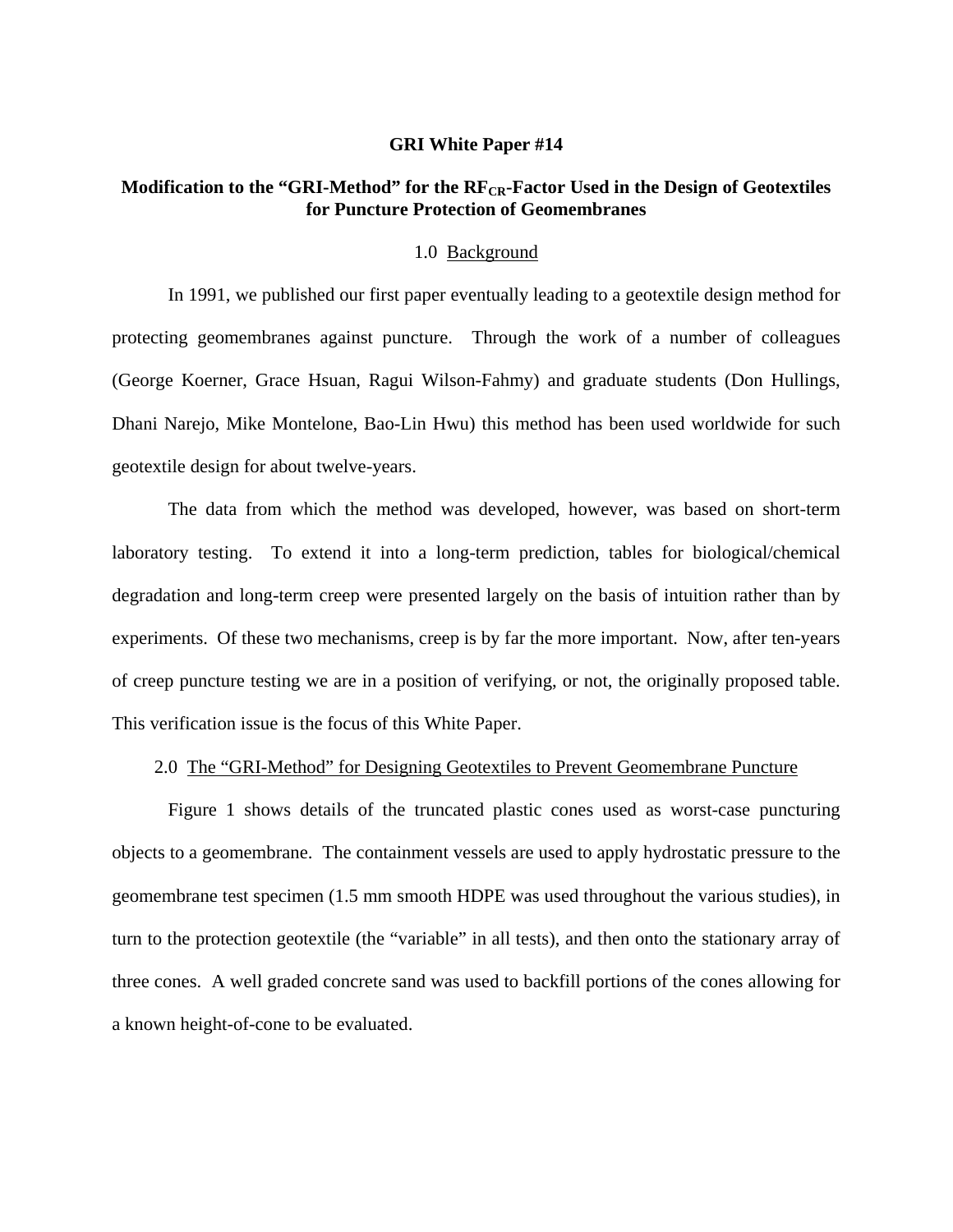

(a) Sketches of truncated cones, their arrangement, and test vessel cross section





 (b) Single pressure vessel (c) Two of four identical pressure vessels with readout boxes

Fig. 1. Geosynthetic Research Institute (GRI) test vessel(s) used to evaluate geotextile protection materials; one vessel was used in the short-term tests, four were used for the long-term tests.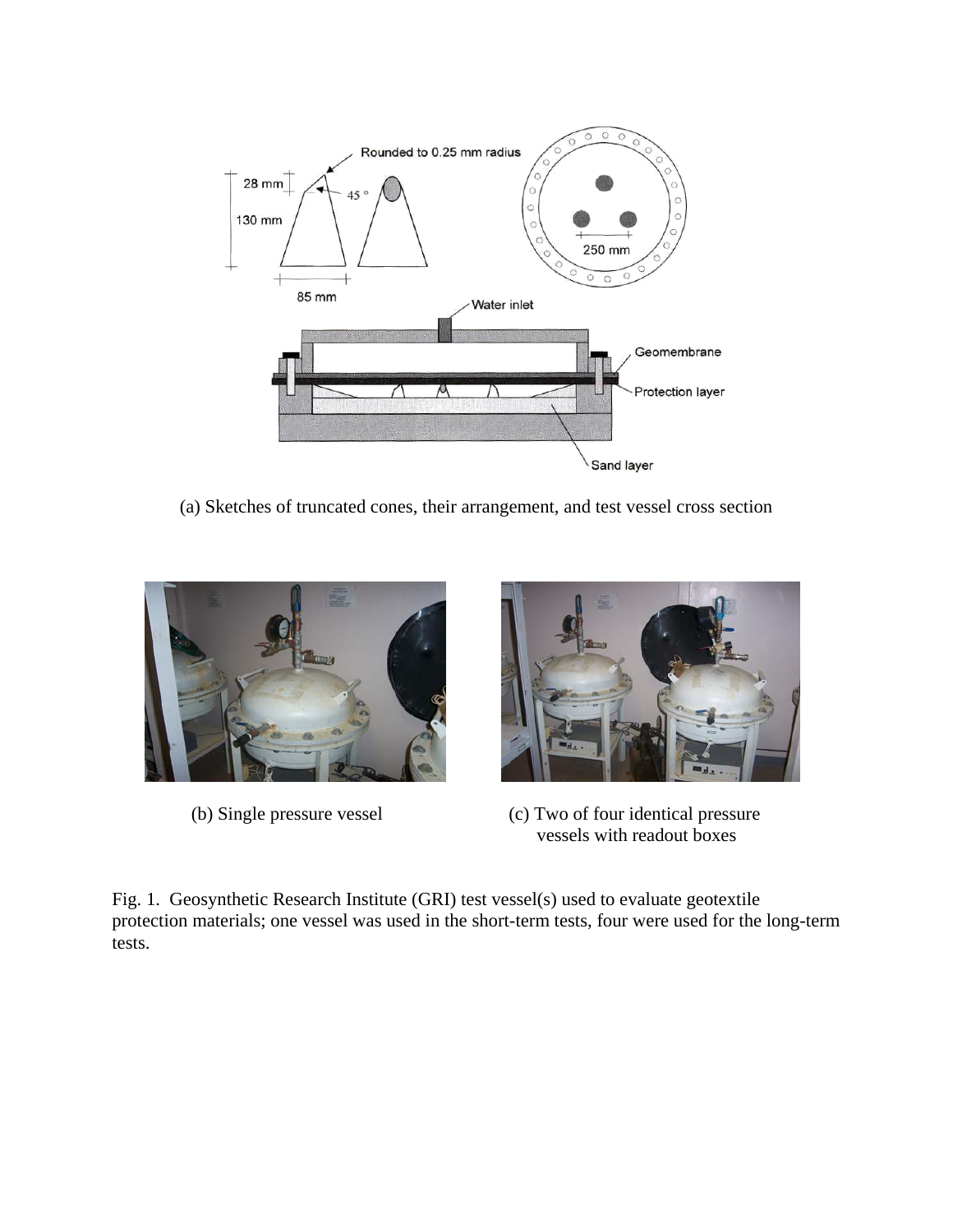While many theses and technical papers have been written using this experimental test setup, a series of three papers captures the entire program; Wilson-Fahmy, et al. (1997), Narejo, et al. (1997) and Koerner, et al. (1997). The resulting design formula uses a conventional factor of safety as follows:

$$
FS = p_{\text{allow}} / p_{\text{act}} \tag{1}
$$

where

FS = factor of safety (against geomembrane puncture),

 $p_{\text{act}}$  = actual pressure due to the applied normal stress, e.g., landfill contents or surface impoundments, and

 pallow = allowable pressure using different types of geotextiles and site-specific conditions Based on the experimental test results an empirical relationship for "p<sub>allow</sub>" was obtained. It is given as Equation 2. Its use, however, requires the use of modification factors and reduction factors as given in Table 1. Note that in this table, all MF values  $\leq 1.0$  and all RF values  $\geq 1.0$ .

$$
p_{\text{allow}} = \left(50 + 0.00045 \frac{M}{H^2} \right) \left[ \frac{1}{MF_s \times MF_{PD} \times MF_A} \right] \left[ \frac{1}{RF_{CBD} \times RF_{CR}} \right]
$$
(2)

where

 $p_{\text{allow}} = \text{allowable pressure (kPa)}$ ,

 $M =$  geotextile mass per unit area (g/m<sup>2</sup>),

 $H =$  protrusion height (m),

 $MF<sub>S</sub>$  = modification factor for protrusion shape,

 $MF<sub>PD</sub> = modification factor for packing density,$ 

 $MF_A$  = modification factor for arching in solids,

 $RF<sub>CBD</sub>$  = reduction factor for long-term chemical/biological degradation, and

 $RF_{CR}$  = reduction factor for long-term creep.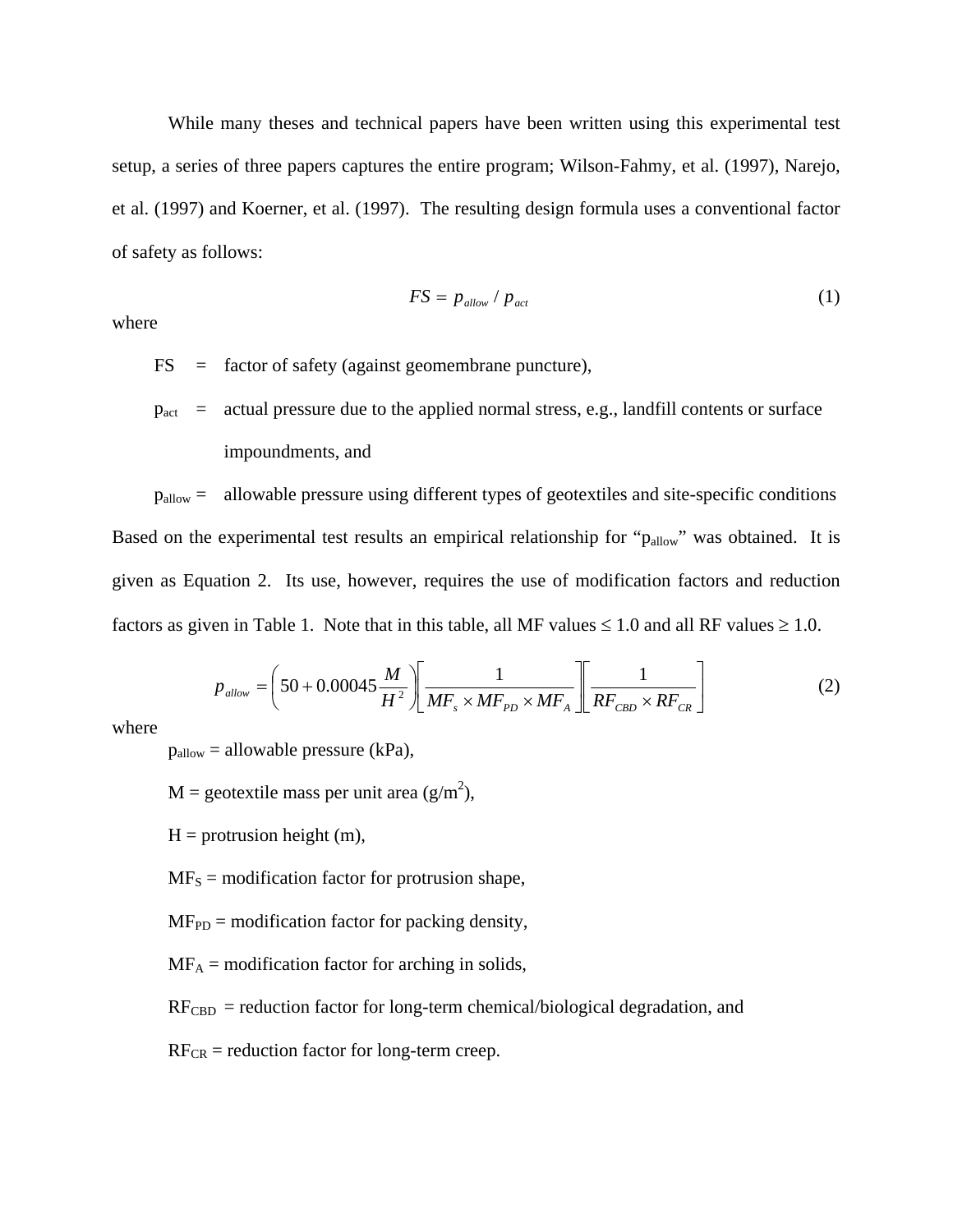Table 1. Modification factors and reduction factors for geotextile protection material design using Equation 2, i.e., the "GRI-Method".

| (a) Modification factors (all $\leq 1.0$ ) |      |              |           |                    |        |  |
|--------------------------------------------|------|--------------|-----------|--------------------|--------|--|
| MF,                                        |      |              | $MF_{PD}$ |                    | $MF_A$ |  |
| Angular                                    |      | Isolated     | 1.0       | Hydrostatic        | 1.0    |  |
| Subrounded                                 | 0.5  | Dense, 38 mm | 0.83      | Geostatic, shallow | 0.75   |  |
| Rounded                                    | 0.25 | Dense, 25 mm | 0.67      | Geostatic, mod.    | 0.50   |  |
|                                            |      | Dense, 12 mm | 0.50      | Geostatic, deep    | 0.25   |  |

| (b) Reduction factors (all $\geq 1.0$ ) |     |                    |               |                        |               |  |
|-----------------------------------------|-----|--------------------|---------------|------------------------|---------------|--|
|                                         |     | $RF_{CR}$          |               |                        |               |  |
|                                         |     | Mass per unit area |               | Protrusion height (mm) |               |  |
| $RF_{\mathrm{CBD}}$                     |     | $(gm/m^2)$         | 38            | 25                     | 12            |  |
| Mild leachate                           | 1.1 | Geomembrane alone  | N/R           | N/R                    | N/R           |  |
| Moderate leachate                       | 1.3 | 270                | N/R           | N/R                    | >1.5          |  |
| Harsh leachate                          | 1.5 | 550                | N/R           | 1.5                    | 1.3           |  |
|                                         |     | 1100               | 1.3           | 1.2.                   | 1.1           |  |
|                                         |     | >1100              | $\approx 1.2$ | $\approx 1.1$          | $\approx 1.0$ |  |

Abbreviation:  $N/R = Not recommended$ 

 The design situation can be approached by using a given mass per unit area geotextile to determine the unknown FS-value, or from using a given FS-value to determine the unknown mass per unit area geotextile. Koerner (2005) gives numeric examples, and Valero and Austin (1999) present design charts for the many variables contained in the design equation. It might be noted that this method is the only design method that allows for direct selection of a geotextile protection material without the need for large scale trail-and-error experimental testing.

In Equation 2 the two terms " $R_{\text{CBD}}$ " and " $R_{\text{CER}}$ " are intended to extend the short term test results into a simulated long term performance behavior. Since HDPE is quite resistant to chemical and biological degradation, the term  $RF_{\text{CBD}}$  is comparatively small. The term  $RF_{\text{CR}}$ , however, is not small and in many cases a "not recommended" decision is suggested. Due to its importance in the overall design, a series of long term creep tests using this same methodology,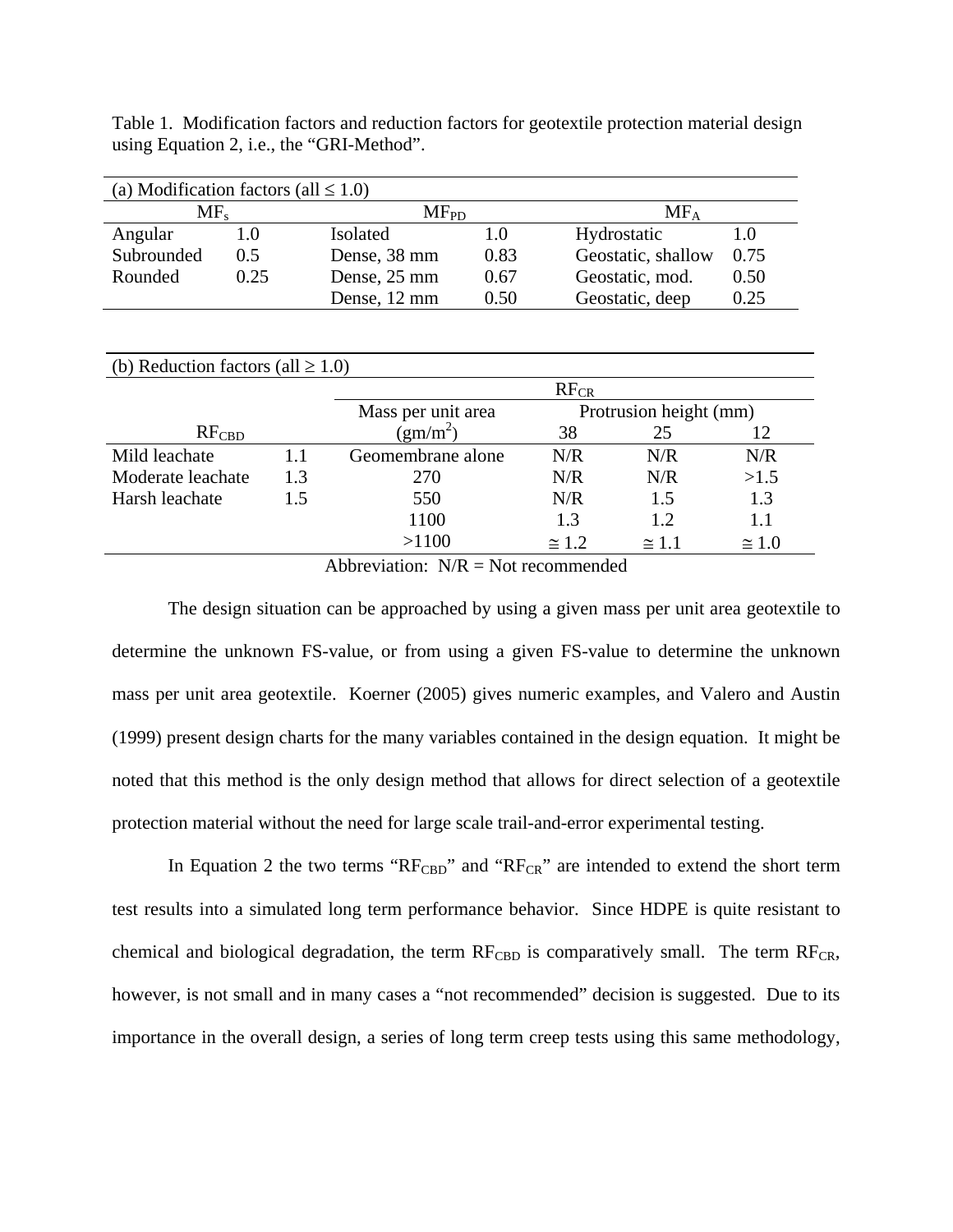i.e,. truncated cones, has been undertaken for the past ten years. This White Paper presents these new results which will be seen to lead to a revised table for the  $RF_{CR}$ -values.

#### 3.0 Creep Puncture Results After Ten-Years

 There are four identical test vessels used in this creep study, each containing three identical truncated cones shaped and configured as shown in Figure 1. In all cases the geomembranes being evaluated are 1.5 mm nominal thickness smooth HDPE which conform to the GRI-GM13 specification insofar as their physical, mechanical, and endurance properties are concerned. Also common to all four setups is the geotextile cushioning materials. They consisted of three layers of 200  $g/m^2$  needle-punched nonwoven (continuous filament) polyester geotextiles. They will be collectively referred to as  $600 \text{ g/m}^2$  protection materials.

 The differences in the four test vessels are the heights of the truncated cones causing the puncture to occur and the applied hydrostatic pressures.

 Regarding the cone heights, sand is placed and compacted in the vessels leaving a protrusion height rising above the sand level; see Figure 2. As placed, two vessels had initial cone heights of 12 mm and the other two had initial cone heights of 38 mm. It was recognized that 38 mm was unacceptable, e.g., in Table 1b, "not recommended" is listed, but this limit was in need of being verified. Regarding the 12 mm cone heights, Table 1b indicates that it should be acceptable providing a  $FS_{CR} = 1.3$  is used in the design procedure of Equation 2. This, of course, had to be verified as well.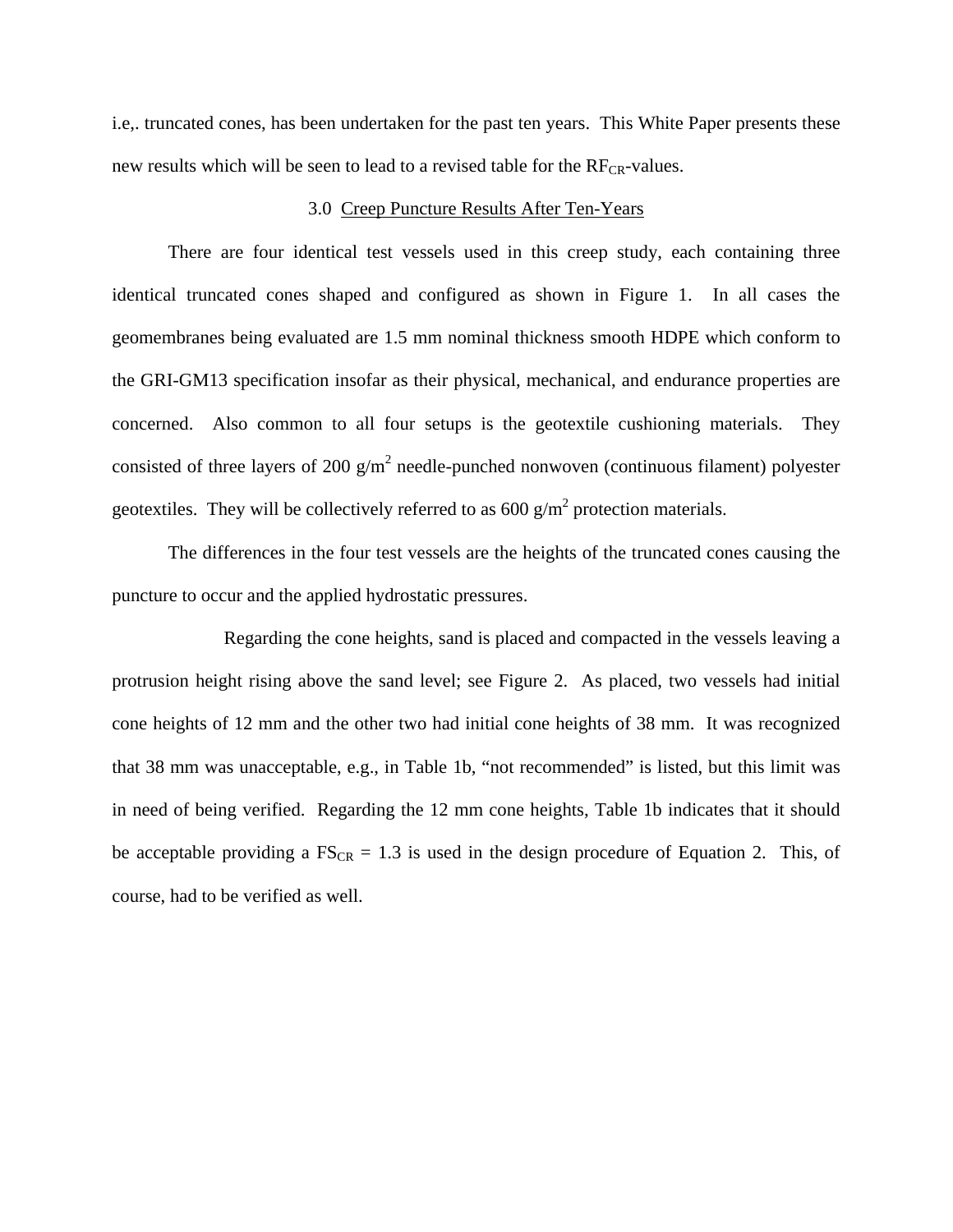

 (a) Array of three cones rising above sand level (b) An individual cone height of 38 mm Fig 2. Photographs indicating the truncated cone protrusions producing the puncturing action.

 Regarding the applied hydrostatic pressure, there was considerable uncertainty. The design procedure using Eqs. 1 and 2 does not address a maximum pressure. As a result high hydrostatic pressures were used for the two 12 mm cone heights (430 and 580 kPa) and low hydrostatic pressures were used for the two 38 mm cone heights (52 and 34 kPa). It is worth mentioning that hydrostatic pressure represents surface impoundment (liquid) stresses but overestimates solid waste stresses due to the arching that occurs within the solid waste as deformation occurs. The  $MF_A$ -term in Table 1a attempts to take such geostatic stresses into account.

 Table 2 presents the results of this creep puncture study. Note that the cone heights varied somewhat due to shifting sand as pressure was applied and maintained. It should also be mentioned that the applied hydrostatic pressure represent 10 to 28% of the short-term failure stresses. As noted, all twelve of the truncated cones experienced yield in the geomembranes, with one having an actual break. The thickness reductions in the yield regions are also noted with the 38 mm cone heights resulting in the greatest reductions.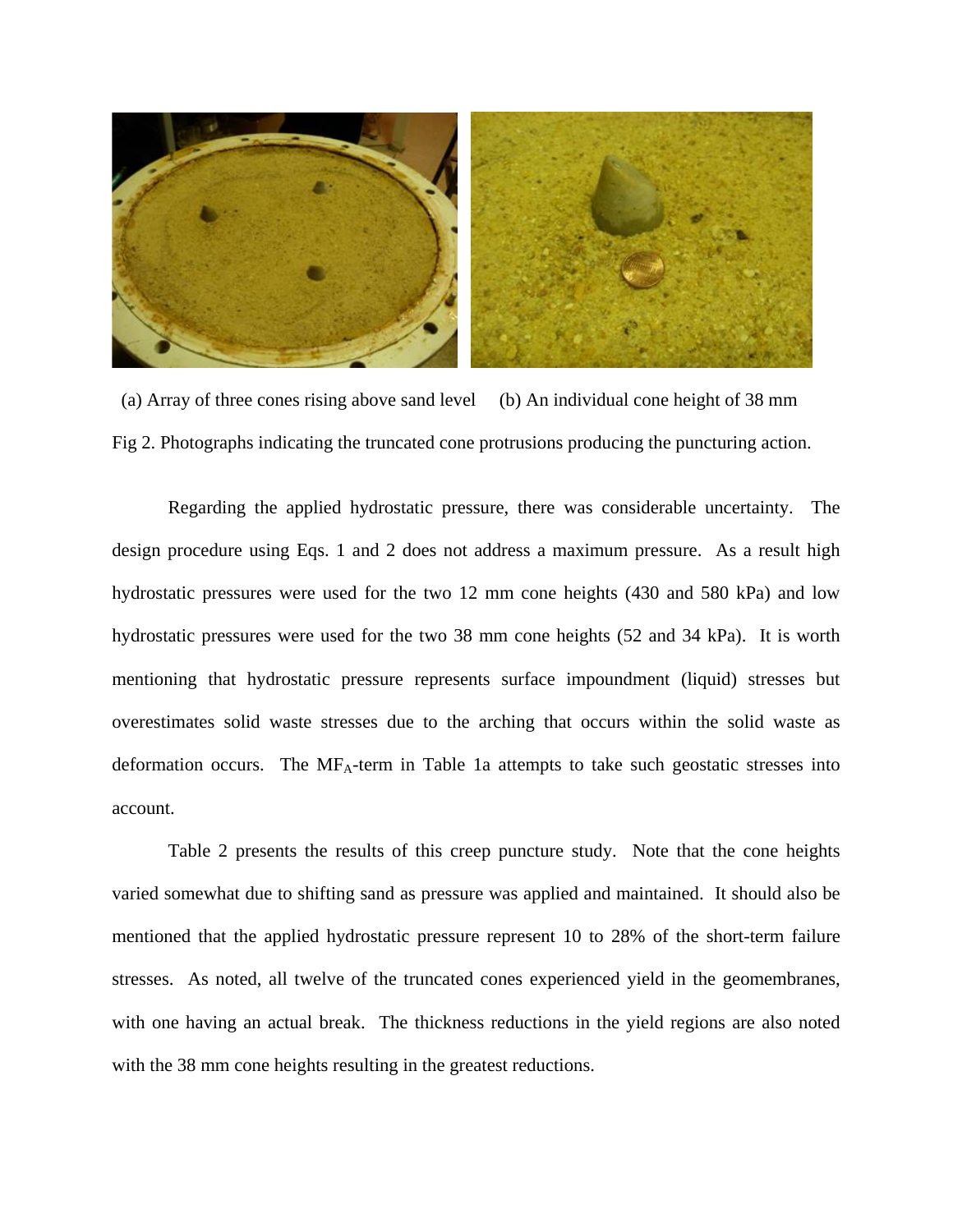| Vessel | Vertical Cone Heights <sup>1</sup> |                | Applied Puncture Stress <sup>3</sup> |          | Final Description of Geomembrane <sup>3</sup> |                        |  |
|--------|------------------------------------|----------------|--------------------------------------|----------|-----------------------------------------------|------------------------|--|
| No.    | Initial (mm)                       | Final $(mm)^2$ | (kPa)                                | $(\%)^4$ | Visual                                        | Thickness $(mm)^{0}$   |  |
|        |                                    |                | 430                                  |          | $3$ -subtile yields – no breaks               | $1.16(30\%$ reduction) |  |
|        |                                    |                | 580                                  | 28       | $3$ -subtile yields – no breaks               | $0.80$ (52% reduction) |  |
|        |                                    | 29.7           | 52                                   |          | 3-pronounced yields; one break                | $0.32$ (80% reduction) |  |
|        |                                    |                |                                      | 10       | 3-pronounced yields; no breaks                | $0.34$ (78% reduction) |  |

### Table 2. Results of Truncated Cone Ten-Year Creep Puncture Tests  $(600 \text{ g/m}^2 \text{ NP-NW-PET geotextile protecting a 1.5 mm smooth HDF geometric.}$

1. Each test apparatus had three identical truncated cones beneath the geomembrane; see Figure 4.

2. The cone heights changed during, or after, pressurization due to movement of the initially placed sand layers. i.e, the sand was essentially pushed up around the stationary cones.

3. Hydrostatic stress applied to geomembrane; beneath which is the geotextile and then the three puncturing cones.

4. Percentage of short-term failure stress using Equation 2 for the calculations.

5. Refers to geomembrane response after ten-years of hydrostatic stress.

6. Results are average minimum geomembrane thickness above the cone tips.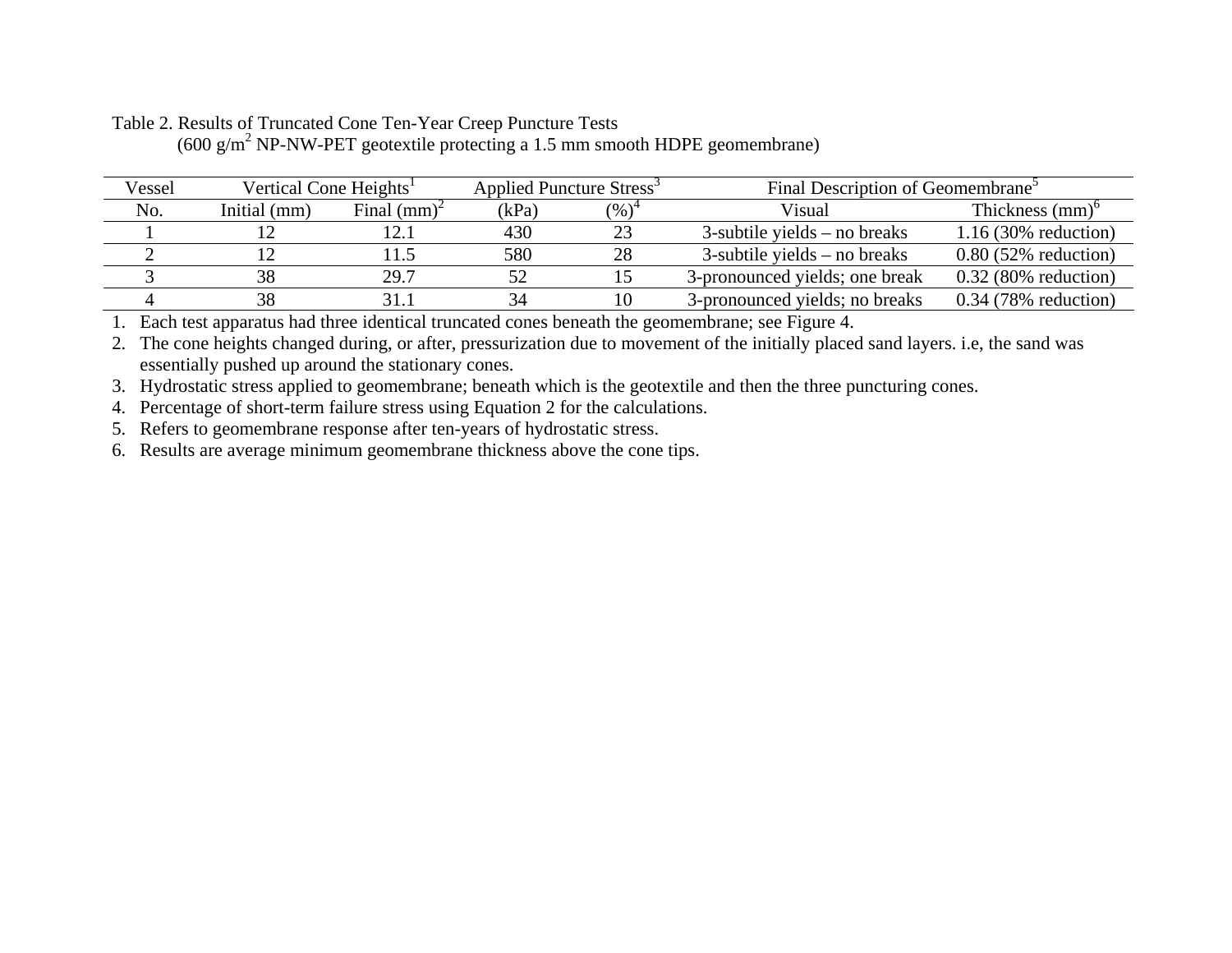Regarding the type and amount of yield it was very subtle for the 12 mm cone heights and very pronounced for the 38 mm cone heights (there was a small break in the yield zone for one of the six cones); see Figure 3. An analytic analyses of the resulting geomembrane strains in the yield regions was attempted but the crescent moon shape of the yield regions was not amendable to standard tensile strain calculations. On the other hand thickness strains were tractable and Table 2 gives these results; see Koerner, et al. (2009) for complete details.



(a) Deformations from 12 mm cone heights; Vessels No. 1 and 2



(b) Deformation from 38 mm cone heights; Vessels No. 3 and 4

Fig. 3. Photographs of several of the yield zones caused by truncated cone deformations of geomembrane test specimens.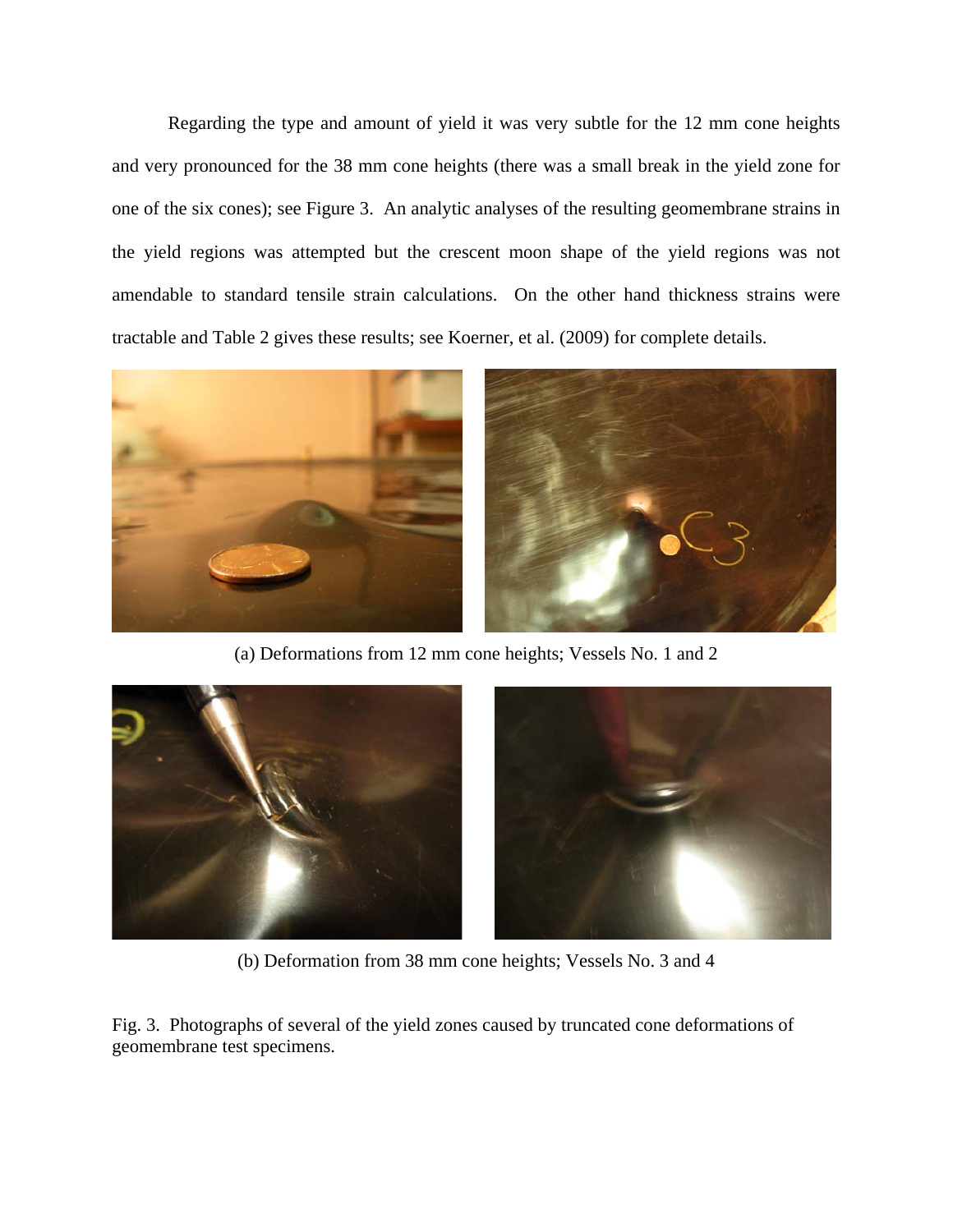#### 4.0 Summary and Conclusions

 The need for geomembrane protection against puncture by objects such as stones and gravel has been apparent for many years. Commonly used for this purpose are relatively thick needle-punched nonwoven geotextiles. In essence, such geotextiles provide a cushion in blunting the inherent aggressiveness of the puncturing object against the geomembrane. Even further, geomembranes used as liner materials beneath solid waste landfills are commonplace and for large landfills the normal stresses on such geomembranes are very high, i.e., the puncture situation is greatly exacerbated.

 The type of geomembrane is also an issue. By virtue of its good chemical resistance and long anticipated lifetime, HDPE geomembranes are routinely used to line solid waste landfills. Many countries even sole source this type of geomembrane. That said, HDPE is (other than scrim reinforced geomembranes) the most sensitive geomembrane type to out-of-plane deformation, as is the situation arising from a puncturing stone located above or below the geomembrane; Nosko and Touze-Folz (2000).

 As a result of the above issues, several approaches toward selecting a proper geotextile protection material are in the literature. This White Paper has focused on the "GRI-Method" which was the result of a large short-term testing project that has been published and widely used for about twelve-years. Needed, however, is the projection of the short-term testing results into long-term behavior. This was done in the past using empirical tables for both degradation  $(RF_{CBD})$  and creep  $(RF_{CR})$  reduction factors; recall Equation 2. The degradation by chemical and biological agents is the lesser of the two reduction factors and, as a result, this present effort is focused entirely on the validity of the  $RF_{CR}$ -values. The original values are given in Table 1b. To verify or refute the given values, this ten-year creep study of HDPE geomembranes and their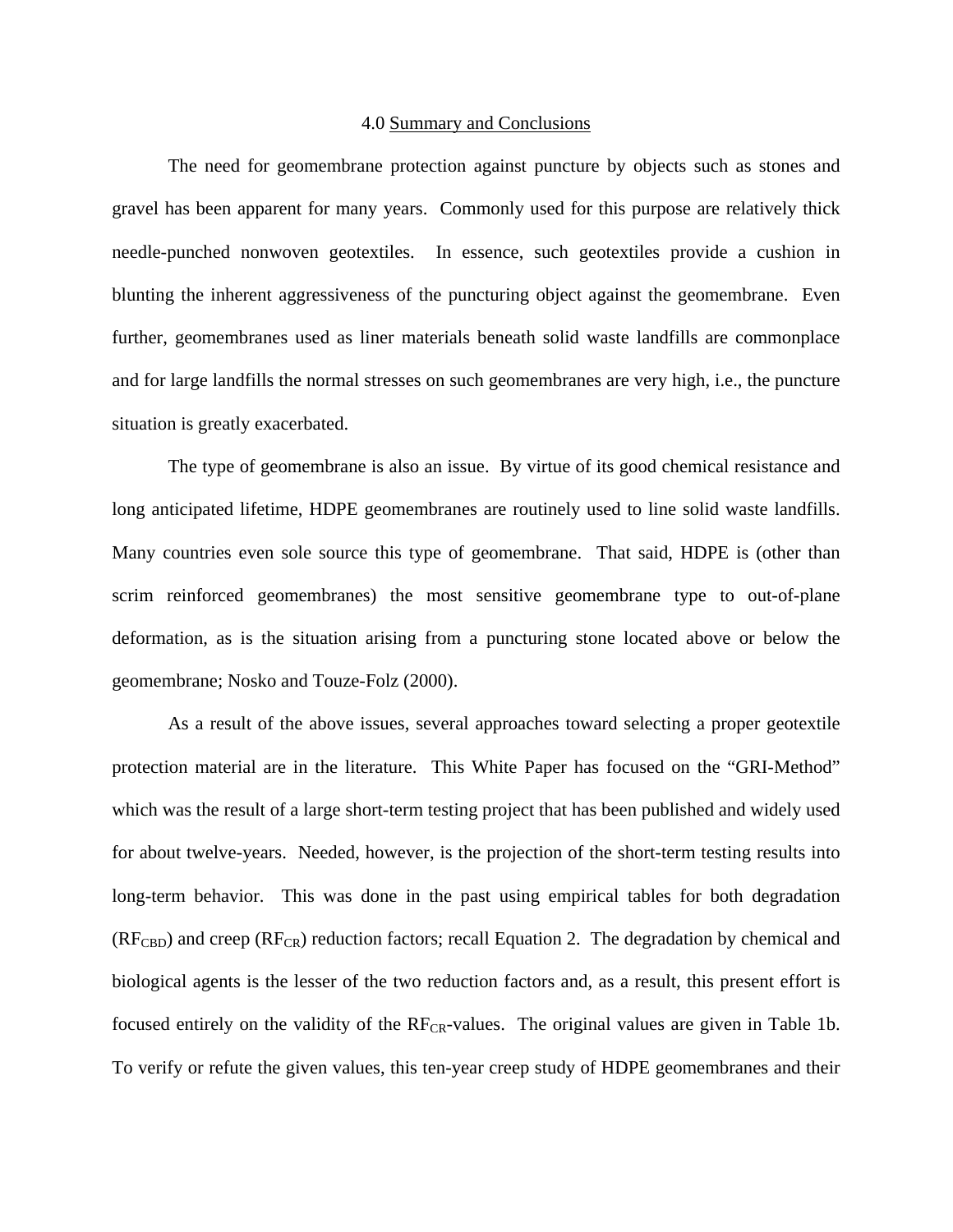associated geotextile protection materials against puncture has been concluded and this White Paper presents the results.

 The same type of pressure vessel and truncated puncturing cones as used in the shortterm tests were used for these long-term tests. In all cases, 1.5 mm thick smooth HDPE geomembranes were used and protected by  $600 \text{ g/m}^2$  needle-punched nonwoven PET geotextiles. Three truncated cones were used in each of four pressure vessels, the differences being the protruding cone heights (six at  $\sim$  12 mm and six at  $\sim$  38 mm) and applied hydrostatic pressures (varying from 34 to 580 kPa).

 After ten-years of pressurization the vessels were dismantled and it was found that all six of the high cone heights ( $\sim$  38 mm) had pronounced yield zones in the geomembranes and one of the six had a small break within its yield zone. Clearly, such high cone heights with this type of geotextile are unacceptable. *The entry in Table 1b in this regard mentions "not recommended" and this comment is hereby substantiated.*

However, the creep test results at low cone heights  $( \simeq 12 \text{ mm})$  provide a different conclusion. Table 1b indicates that a 12 mm cone height with a 550  $\frac{g}{m^2}$  protection geotextile is acceptable with a  $RF_{CR} = 1.3$ . Since all six of these cases resulted in geomembrane yield (albeit small yields in comparison to the higher cone heights), *the Table 1b values must be changed and made more conservative in their design guidance.* 

To be noted in Table 1b for  $RF_{CR}$ , a not recommended (N/R) comment exists for the various protrusion heights in descending order as the cone heights decrease and the protection geotextile mass increases. By virtue of these long-term creep test results, the N/R comments must be extended. Thus, our conclusion as a result of this creep testing program is to replace the existing  $RF_{CR}$ -values with Table 3 following: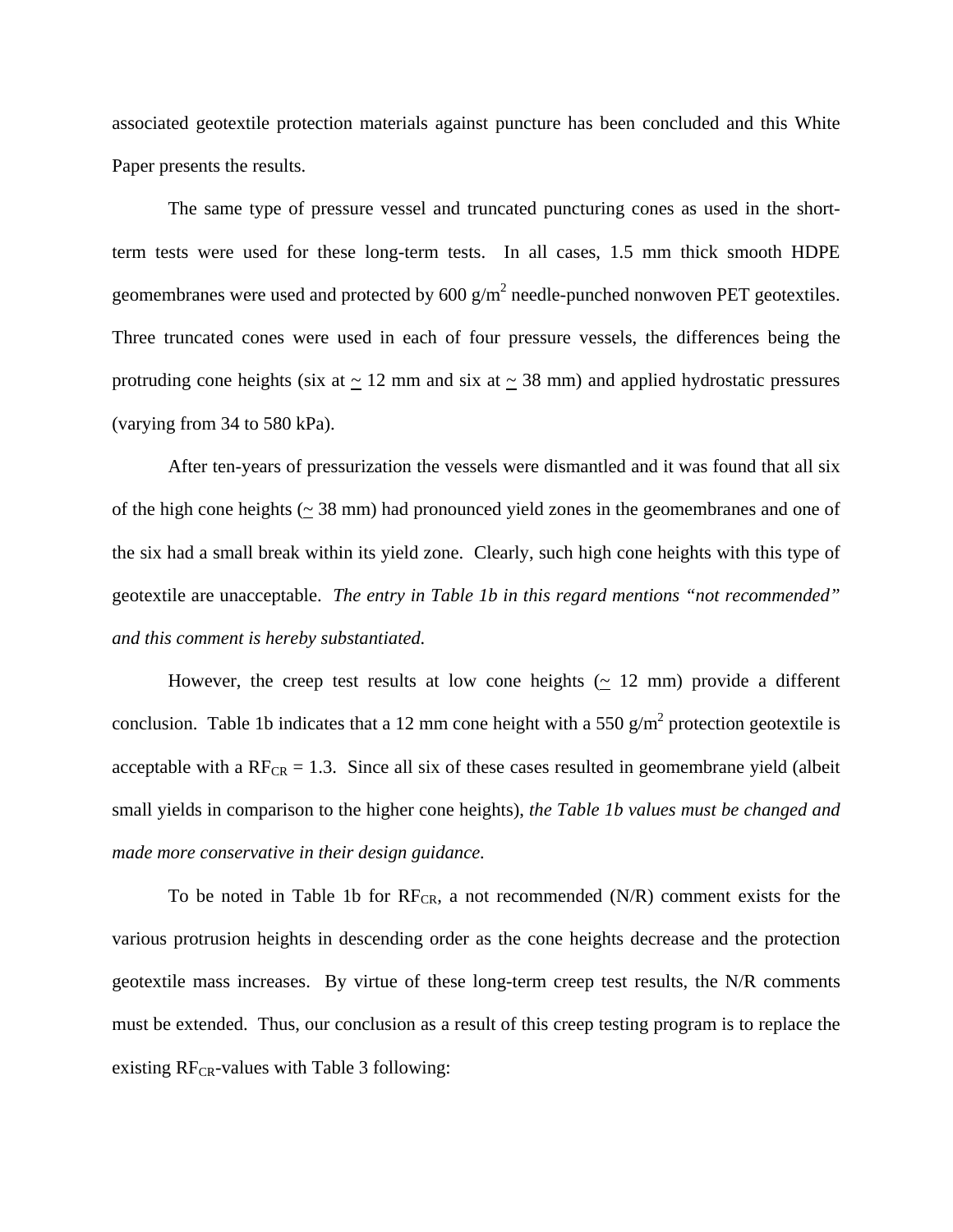|                    |                        | " $RF_{CR}$ "-Values" |      |  |  |
|--------------------|------------------------|-----------------------|------|--|--|
| Mass per unit area | Protrusion Height (mm) |                       |      |  |  |
| $(g/m^2)$          | 38                     | 25                    | 12   |  |  |
| Geomembrane alone  | N/R                    | N/R                   | N/R  |  |  |
| 270                | N/R                    | N/R                   | N/R  |  |  |
| 550                | N/R                    | N/R                   | >1.5 |  |  |
| 1100               | N/R                    | 1.5                   | 1.3  |  |  |
| >1100              | 1.3                    | 1.2                   |      |  |  |

Table 3. Revised values for " $RF_{CR}$ " to be used in Equation 2 for geotextile protection materials design.

Abbreviation:  $N/R = Not recommended$ 

Lastly, the entry of ">1.5" for a 12 mm cone height associated with a 550  $g/m^2$  geotextile is felt to be appropriate considering the following items.

- The geotextiles used at present are made from polypropylene fibers versus the tested geotextiles which were made from polyester fibers. Since the specific gravity of PP is 0.91 and that of PET is between 1.22 and 1.38, one has from 25% to 34% more filaments in an equivalent mass per unit area geotextile using polypropylene fibers. This provides for considerably greater protection capability.
- The area of yield for the six  $\sim$  12 mm cone heights was extremely small and the thicknesses of the remaining geomembrane was such that considerable deformation could still be sustained before break is even close to occurring.
- The ">1.5" recommendation is precisely for additional conservatism and safety and if a designer wishes to be more conservative than the new recommended table suggests he/she is free to do so.